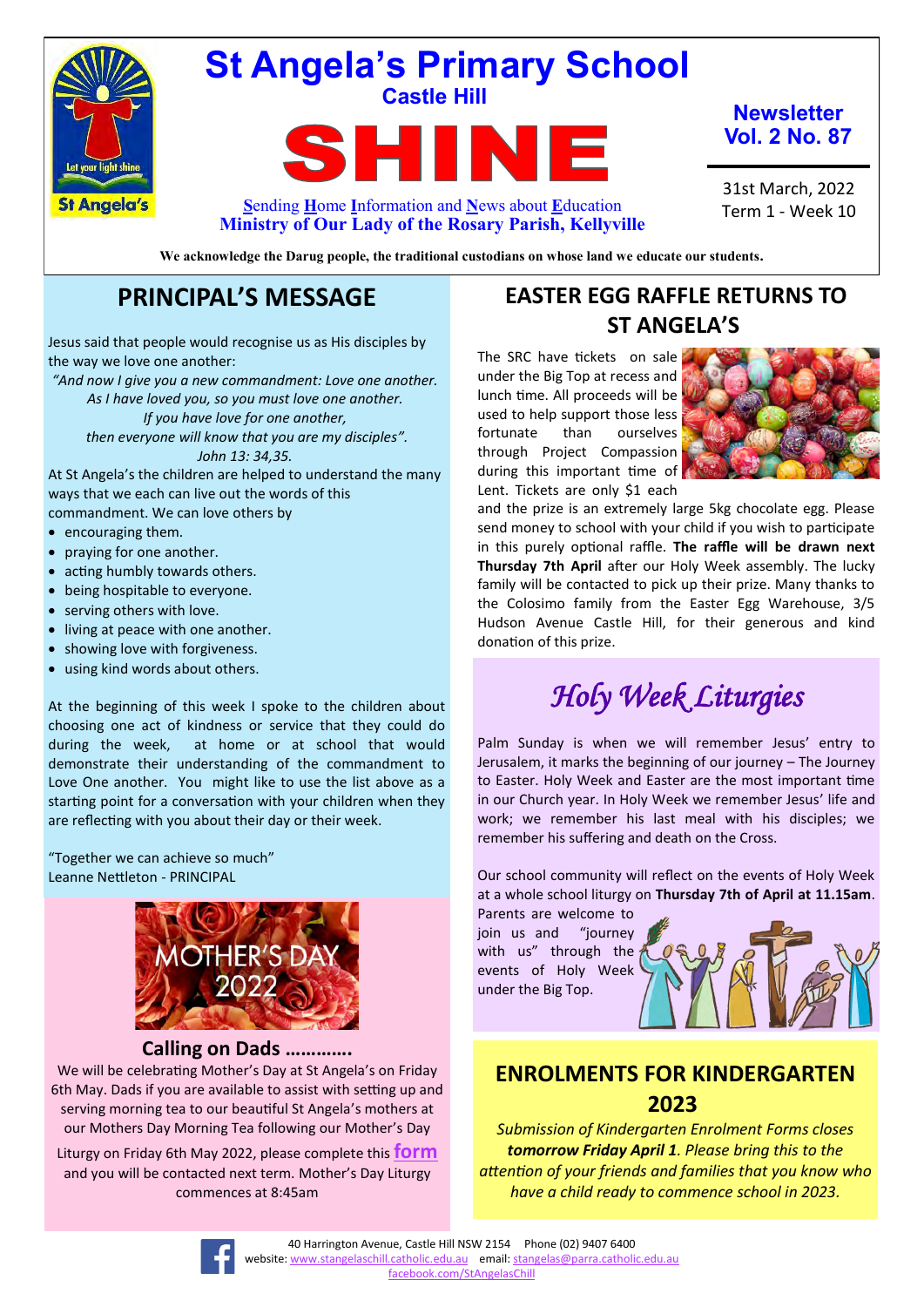# **Religious Education**

#### **FIFTH SUNDAY OF LENT YEAR C 3rd April 2022**

**GOSPEL:** *Jn 8:1-11* 

*Jesus teaches that God never focuses on our sins but looks upon our entire person with love and mercy.*



There are few people that we know better than the members of our own family. We know one another's strengths and abilities, and we also know one another's limitations and weaknesses. Like the Pharisees in today's Gospel, we may be tempted to focus on the faults and sins that familiarity with one another can sometimes reveal. As family members, however, we also have the ability to see one another's faults and sins within the context of the whole person. When we can keep this perspective, we are more likely to look upon one another with compassion. Family life, then, presents us the opportunity to see one another as God sees us, not with judgment and condemnation for our weaknesses and failings, but with mercy and compassion. When we learn to withhold judgment for the faults we know are there and seek the best in one another, we help one another to experience the depths of God's compassion, mercy, and love.

**Kindergarten Liturgy** - Thank you to Mrs Smith, Miss McRoberts and Miss Sherlock for a beautiful liturgy with your students and parents last Friday. A huge thanks to all parents who were able to join us in prayer.

**Year One Liturgy** will be **tomorrow at 2:20pm** in the school hall. A gentle reminder for **Year One parents who wish to attend to register via the email sent on Friday 25th March.**

**Lenten Reconciliation** - Fr Alejandro and other friars will be at our school on Monday 4th and Tuesday 5th April for our students in Years 3 to 6 for Lenten Reconciliation. We thank them in advance for their time and support in our faith journey especially during this holy season. Please keep our students in your prayers.

*Jocelyn Williams - Religious Education Coordinator*

**OLOR [Parish Newsletter](https://olorparishkellyville.org.au/wp-content/uploads/2022/02/20-February-2022-with-links.pdf)** Fr Alejandro invites us to keep up to date with the latest news in our parish.



**2nd April:** Arianna Vallejo **3rd April:**  Mrs Di Stefano Noah Dib Rita Dabit **4th April:** Sebastian Arrastia Phoenix Fisher

**Happy birthday to members of our St Angela's community who celebrated their birthday during the week and this coming week:**

Piero Colosimo Sebastian Miletic **5th April:** Jessica Rimando Steven Zeaiter Sebastian Dinsdale Hannah Lambert **6th April:** Mrs Smith

# *Celebrating Our Gifts*

#### *Learning Excellence*

Jake Vallon KG Sienna Lucas KG Laura Bianca KY Miguel Prescilla KY Aubrey Hochstetter 1B Chloe Buckley 1B Jack Cashman 1G Owen Muscat 1G Sophie Hoon 1Y Ayaan Sood 1Y Kai Theoharous 2B Danai Muregerera 2B Vanessa Boumelhem 2G Isabelle Kastoun 2G Emilia Caparros 2Y Henry Brooker 2Y Kelci Reese Anonical 3B Dylan Crawford 3B Noah Young 3G Arianna Vallejo 3G Jessica Guirreri 3Y Dean Alcock 3Y Sienna De Silva 4Y Victoria Taouk 4G Serena Chen 4B Rafferty Castillo 4Y Monte Piotto 5B Chloe Mowbray 5B Madeline Pace 5Y Abbey Glass 5G Lincoln Brown 6B Jaida Singh 5G Theodorus Kinsong 6G Blake D'Silva 5Y

#### *St Angela's Award*

Charles Kenny KB Henry Unutmaz KB Alana Laird 4G Isabella Halfhide 4B Kiara Krishnan 6Y Caitlin Bagtas 6B Claudia Sereni 6G Aidan Rambow 6Y

# **UPCOMING DATES**

**Friday 1st April** Year 1 Liturgy **Thursday 7th April** Holy Week Liturgy

*(Parents Welcome)* **Friday 8th April LAST DAY OF TERM 1**

**Wednesday 27th April FIRST DAY OF TERM 2** 

**Monday 25th April ANZAC Day Tuesday 26th April STAFF DEVELOPMENT DAY** Wednesday 27th April: 11am ANZAC Day Prayer Tuesday 3rd May: 1:30-2:30pm Second Hand Uniform

Friday 6th May: 8:45am Mothers Day Liturgy

Year 6 Photographic Series **————————————————**

*(Parents Welcome)*

Sale *(Mothers welcome)*

Monday 16th May **Students in Winter Uniform**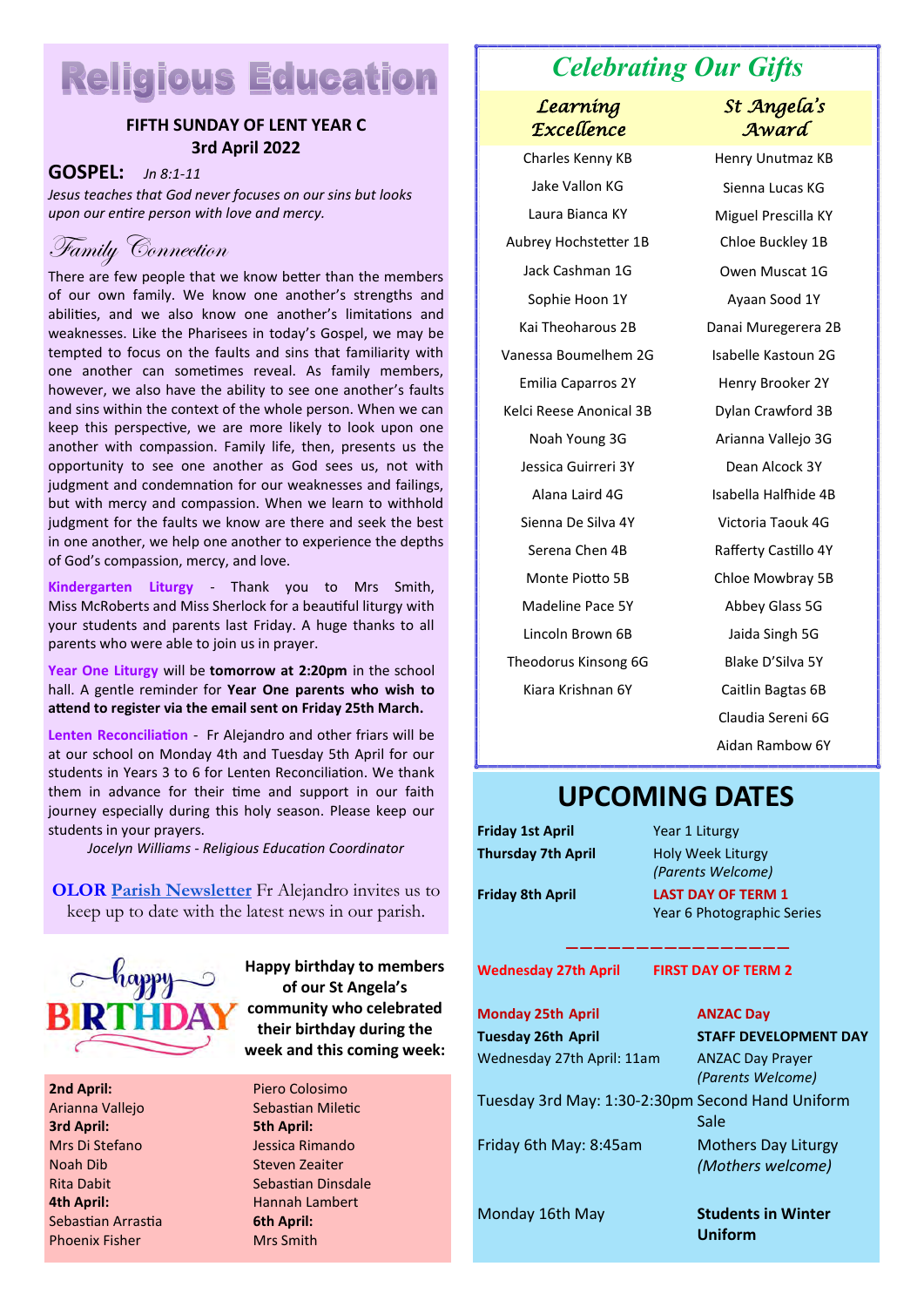# **Sports News**

Congratulations to Marco Catalano, Ray Khodeir<sup>ed</sup> and Kaeden Hochstetter on making it through to Phase 2 of trials for the Diocesan Rugby League Team. We wish you well for next week.





Finn Wheatley competed in the Boys 50m Backstroke at the NSWCPS Swimming Championships and placed 2nd in his heat on the day! Well done Finn on making it to the championships this year!

# **WINTER UNIFORM**

Students will have a change over uniform period and will move into their winter uniform by the commencement of Week 4. As the weather can be unpredictable and even remain quite warm at the beginning of Term 2, please feel free to send your child in either uniform until the commencement of Week 4. **Final uniform changeover date will be Monday May 16, 2022.**

# **Do you have uniforms that your children have outgrown ?**

Our parent helpers are keen to receive any of your children's outgrown Winter uniforms in preparation for the Second hand Uniform Sale in Term 2. Please send uniforms to school this week and next.

# Second Hand Uniform Sale

A second hand uniform sale will be held next term in Week 2 on Tuesday May 3rd 2022 from 1:30 - 2:30pm in the Mozart Room. All items will be sold for \$5 or \$10. This is a chance to snap up a bargain item that you may need for when the children move into their Winter Uniform in Week 4 of Term 2.



**SENT HOME THIS WEEK: Emailed from Compass Portal**

• **Whole School:** Sibling Enrolments for 2023 COVID Updates Notice of Authority

#### **SCHOOL FEES NOW OVERDUE**

Term 1 fees are now overdue. Please finalise as soon as possible. If you are unable to make payment, please contact Liz Burke on 9407.6400 or via email: lburke2@parra.catholic.edu.au



#### **PRC STUDENTS SITE**

Students can search for books to read, add books to their reading log, and track their progress throughout the challenge. You can find the site at [https://online.det.nsw.edu.au/prc/](https://online.det.nsw.edu.au/prc/studentExperience.html#/) [studentExperience.html#/](https://online.det.nsw.edu.au/prc/studentExperience.html#/) and there is a [useful help video](https://vimeo.com/267736577)  [available](https://vimeo.com/267736577) to demonstrate how the site works.

#### **Students new to the challenge**

Tahlia Assaf KG Lilah Browne KG Thomas Livingstone 1B Jacinta Raad 1B Amelia Browne 2Y Matthew Livingstone 2G Oliver Raad 2B Taylor Manio 3B Harrison McIntyre 3Y Mia Merhi 3B Oliver Newbury 3B Lily Cassar 4Y Aliana Elizaga 4Y Alana Laird 4G Lucas Merhi 4G

James Morr 4B Victoria Taouk 4G Sebastian Dinsdale 5B Simone Laird 5B Elijah Moses 5G Jake Perkins 5B Monte Piotto 5B Sophie McIntyre 5Y Seamus Burden 6B Aiden Cabezas 6B Moses Estera 6B Max Lukjanenko 6B Kara Piperata 6B Ashton Yu 6B

**BE THEIR READING LEGEND Reading just 10 minutes each day makes a difference.**



Research confirms reading to children just 10 minutes each day strengthens literacy, models positive reading behaviour, and builds children's self-esteem about reading (especially for boys).

It doesn't stop there. You can show your children that you value reading by reading yourself. Having books in your house makes a big difference too. Either books you own or books you borrow from the library remind children of the importance and fun of reading.

The Premier's Reading Challenge is most successful when parents show interest and support their children. Encourage and help your child read PRC books for the year and you will be making a positive difference to their future.

#### TOTAL NUMBER OF BOOKS READ = 2825 TOTAL NUMBER OF STUDENTS WHO HAVE completed the challenge = 59